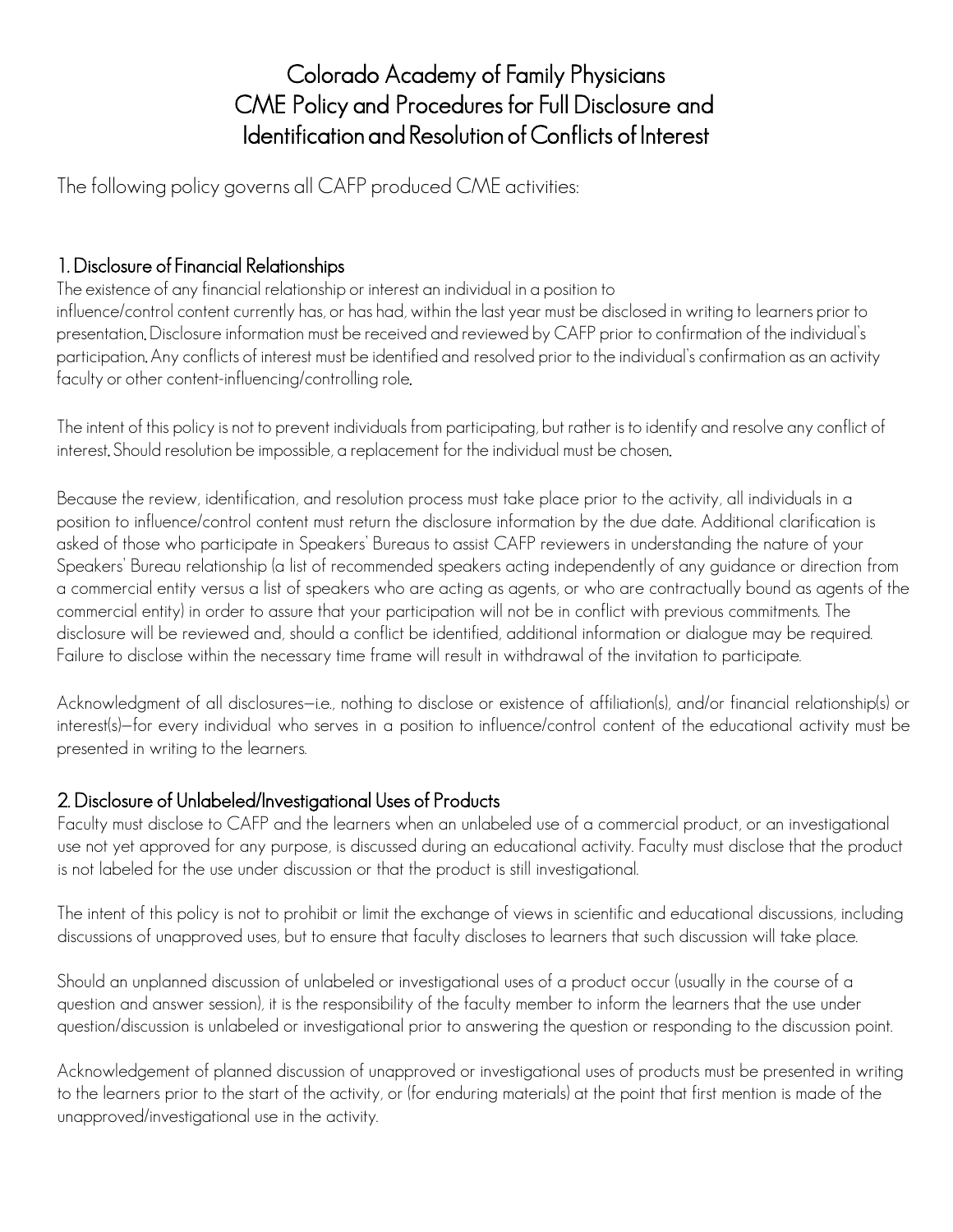#### 3. Failure or Refusal to Disclose/False Disclosure

Failure or refusal to disclose, false disclosure, or inability to work with the CAFP to resolve an identified conflict of interest will result in withdrawal of the invitation to participate and replacement of the faculty/planner.

#### 4. Identification and Resolution of Conflicts of Interest

A. The CAFP will inform all individuals who are invited to serve in roles that may impact the content of an educational

activity (faculty, planners, authors, editors, reviewers, staff, etc.) of the CAFP Policy on Full Disclosure. Disclosure forms and due dates will be distributed with the invitation to serve. Confirmation of service is contingent upon return

and review of disclosure information and resolution of any conflicts of interest.

- B. Each individual faculty/planner/author/editor/reviewer/staff must complete and return his/her disclosure paperwork. The CAFP will proceed through a review of the submitted information and, should any of the disclosed information trigger a concern regarding a possible conflict of interest, reviewers may seek input from the candidate and/or other individuals prior to confirming the candidate's service.
- C. Should no conflict of interest be identified, the individual may be confirmed in their role in the activity.
- D. Should a conflict of interest be identified, the individual will be contacted and asked for clarification or additional

information. Upon receipt and review of this additional information, methods of resolution will be identified and discussed with the individual. Resolution methods may include, but not be limited to, one or more of the following:

Assuring valid content through:

- 1. Evidence-based content using best available, highest strength of evidence
- 2. Peer review of content prior to the activity; activity faculty must be responsive to revision requirements\*
- 3. Assigning a different topic for the individual
- 4. Assigning a different faculty for a topic
- 5. Cancellation of the faculty.
- E. The resolution process and outcomes will be documented in the CME activity file. The CAFP considers independent peer review for evidence-based content appropriate action to resolve conflict of interest on the part of speakers and authors.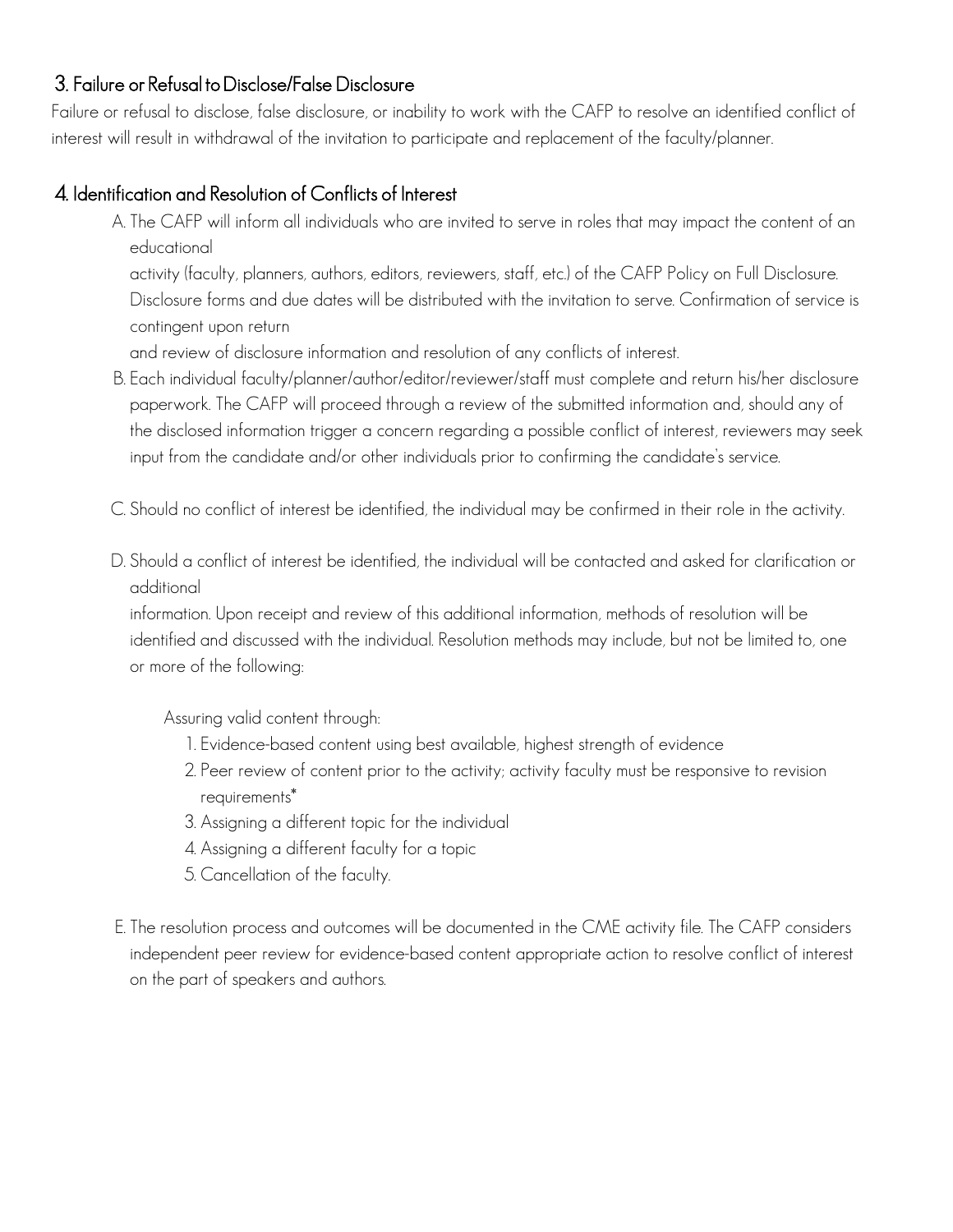# CAFP Full Disclosure for CME Activities

| Please check where applicable and sign below. Provide additional pages as necessary.<br>Name of CME Activity: 2022 CAFP Foundation Other CME Programming |
|----------------------------------------------------------------------------------------------------------------------------------------------------------|
|                                                                                                                                                          |
|                                                                                                                                                          |
| Name of Faculty/Planner/Author/Editor/Reviewer: ________________________________                                                                         |
|                                                                                                                                                          |
|                                                                                                                                                          |
| Phone Number: ________________                                                                                                                           |

DISCLOSURE OF FINANCIAL RELATIONSHIPS WITHIN 12 MONTHS OF DATE OF THIS FORM

A. Neither I nor any member of my immediate family any proprietary entity producing health care goods

or

B. I have or an immediate family member has a financial entity producing health care goods or services.

(Check all that apply):

Research Grants Stock/Bond Holdings (excluding mutual funds)

Speakers' Bureaus\* Employment

- Ownership Partnership
- Consultant for Fee Others (please list)

Please indicate the names of the organizations with which you have a financial relationship or interest, and the specific clinical areas that correspond to the relationship If more than four relationships, please list on separate piece of paper:

Organization with Which Relationship Exists Clinical Area Involved

- 1.
- 2.
- 3.
- 4.